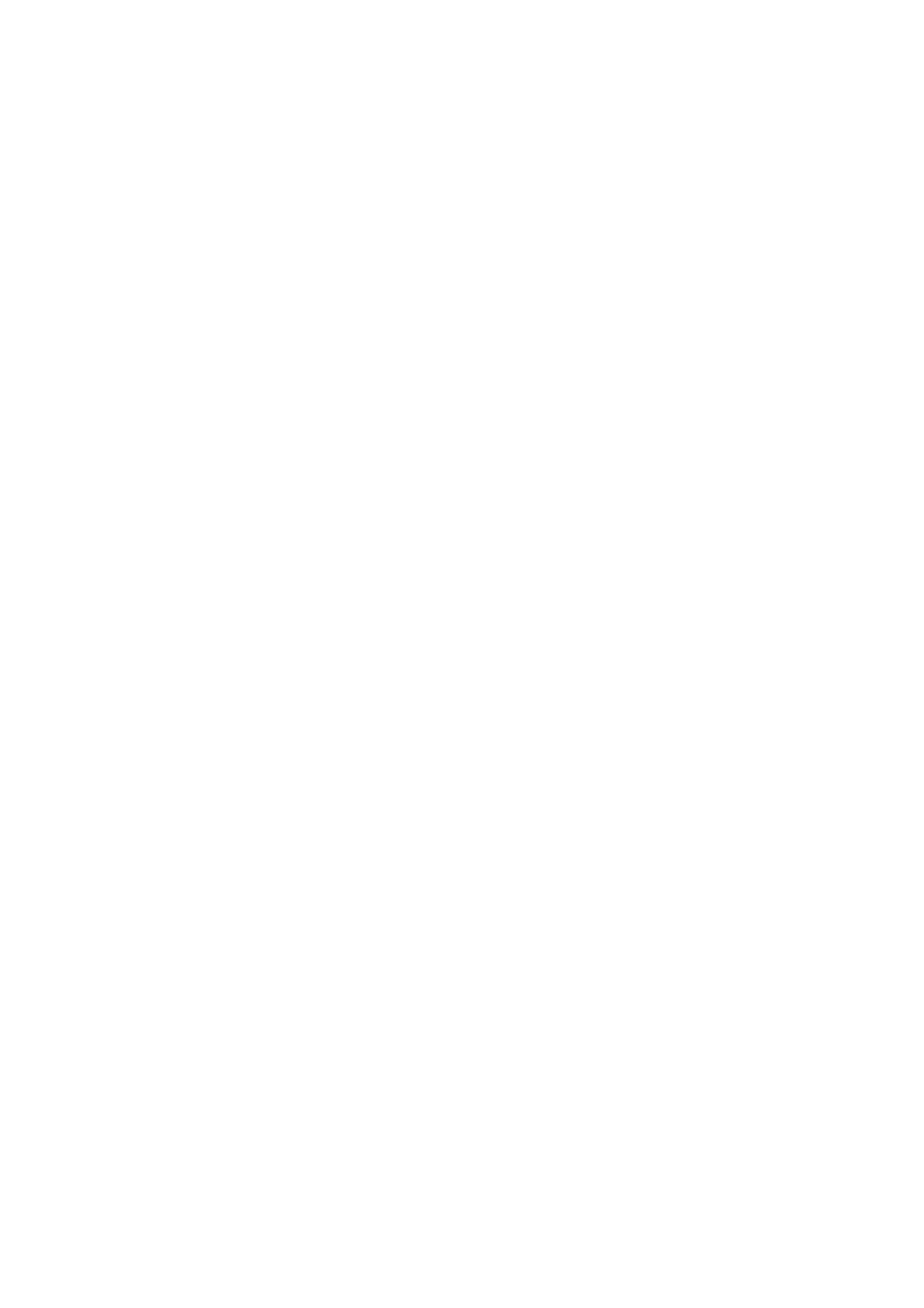## Table of contents

<span id="page-2-9"></span><span id="page-2-8"></span><span id="page-2-7"></span><span id="page-2-6"></span><span id="page-2-5"></span><span id="page-2-4"></span><span id="page-2-3"></span><span id="page-2-2"></span><span id="page-2-1"></span><span id="page-2-0"></span>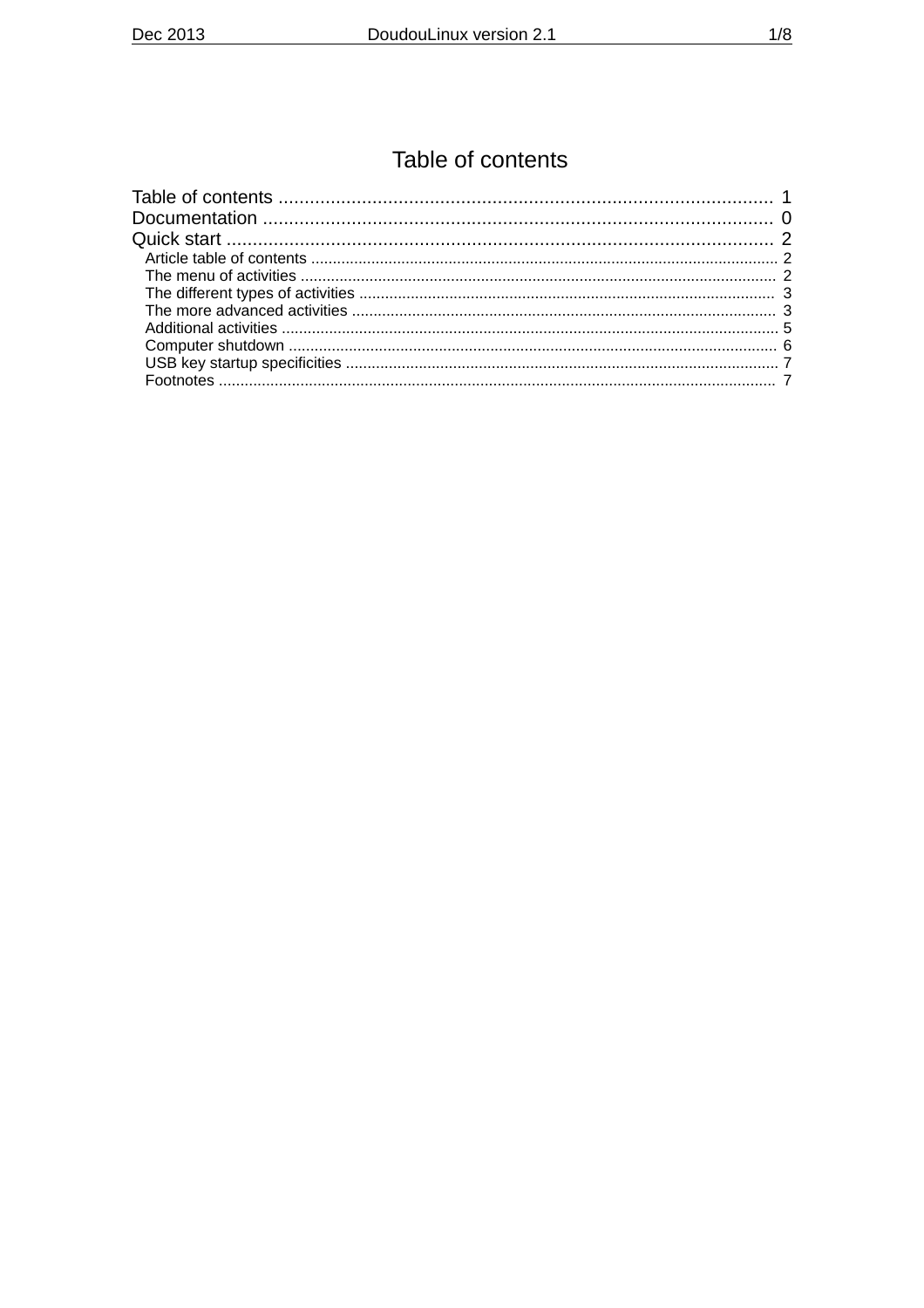#### <span id="page-3-0"></span>**[Quick](#page-2-1) start**

June 2010 — last update 13 June



DoudouLinux is a system which is designed to only run from the CDROM or the USB key. No matter which system is installed on your computer, DoudouLinux is not an application to be installed but an entire computer system [\[1\]](http://www.doudoulinux.org/spip/english/documentation-7/article/quick-start#nb1). Thus you have to insert the media as soon as the computer is switched on to avoid running the system already installed on computer, but instead start from the CDROM or USB key. Of course, if your computer is already running, you just need to insert the media, then restart: **DoudouLinux will not start inside an already running system**.

## <span id="page-3-1"></span>**Article table of [contents](#page-2-2)**

The menu of [activities](http://www.doudoulinux.org/spip/english/documentation-7/article/english/documentation-7/article/quick-start#1) The different types of [activities](http://www.doudoulinux.org/spip/english/documentation-7/article/english/documentation-7/article/quick-start#2) The more [advanced](http://www.doudoulinux.org/spip/english/documentation-7/article/english/documentation-7/article/quick-start#3) activities [Additional](http://www.doudoulinux.org/spip/english/documentation-7/article/english/documentation-7/article/quick-start#4) activities [Computer](http://www.doudoulinux.org/spip/english/documentation-7/article/english/documentation-7/article/quick-start#5) shutdown USB key startup [specificities](http://www.doudoulinux.org/spip/english/documentation-7/article/english/documentation-7/article/quick-start#6)

## **The menu of [activities](#page-2-3)**

<span id="page-3-2"></span>During the first seconds, a launch screen appears. You can skip it by pressing the "*Enter*" key or the "*Return*" key. Then after 30 seconds to two minutes of preparation with a nice screen and music, DoudouLinux will start. You will see the menu of activities (see below). Start speed depends on your CDROM speed (or your USB key) and on your computer speed: be patient!

The menu gives access to the different available activities. They are ordered by increasing difficulty: for the 2 year old child to discover the mouse on the top activity; while for older children who want to use any of the about 75 installed applications, click on the bottom item.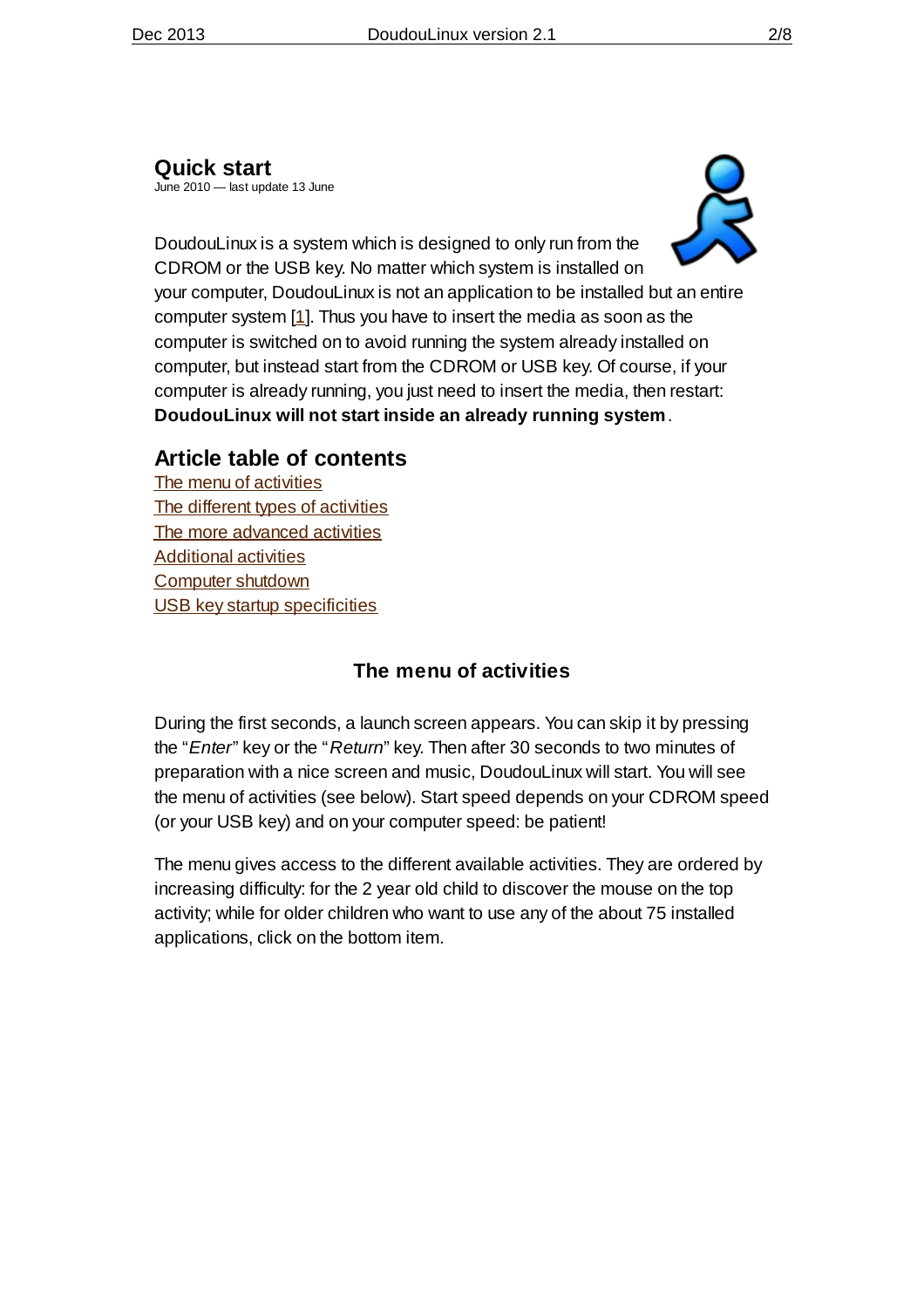

Leaving an activity brings one back to the menu of activities. There is no password!

### **The different types of [activities](#page-2-4)**

<span id="page-4-0"></span>The first 5 activities just start a unique application, the name of which is indicated: *Gamine*, *Pysycache*, *Childsplay* , *TuxPaint* and *GCompris*. Their goal, in relation to computers, is to lead children toward discovering computers and to teach them about the mouse and the keyboard, while having fun! A short description of these applications is available on the page **[Educational](http://www.doudoulinux.org/spip/english/documentation-7/article/english/documentation-7/applications-13/article/educational-games) games**. Closing the application leads you back to the menu of activities.

The last two activities, *Mini DoudouLinux* and *Whole DoudouLinux*, are more advanced activities. They look more like the interfaces that are usually available on computers: a panel is on the top of the screen with a shutdown button! Nevertheless, in order to not unnecessarily complicate the computer use, there is no drop down menu: application icons are drawn on the desktop and arranged into tabs. To start an application, you just need to **click once on its icon**, since double clicking is more difficult for a child to produce.

#### **The more [advanced](#page-2-5) activities**

<span id="page-4-1"></span>The "*Mini DoudouLinux*" activity displays all the applications previously available from the menu of activities in a "*Learn*" tab. Some additional and easy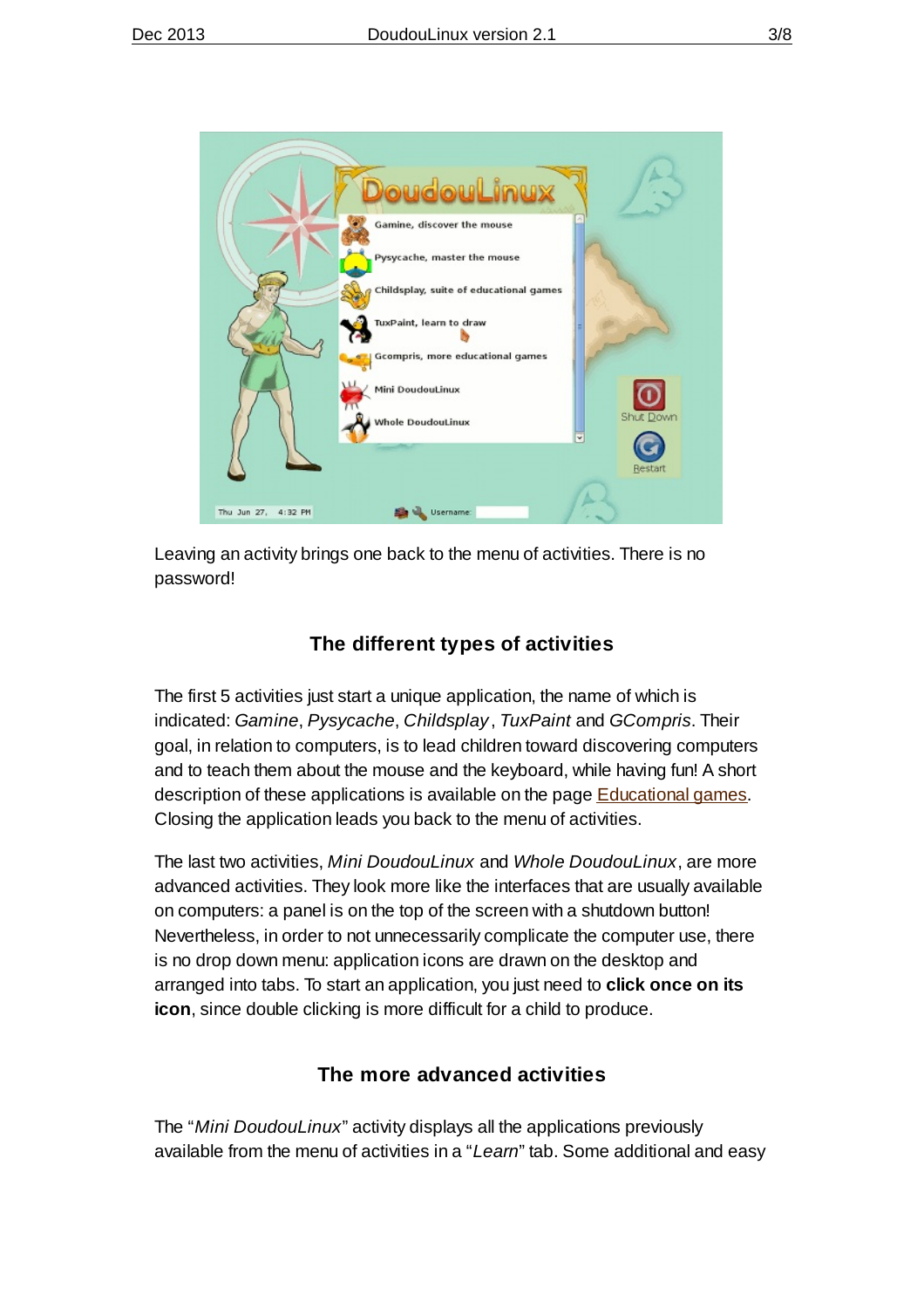to use applications are available too. The piano keyboard lets children play the music with the computer keyboard or the mouse, children can play with the keyboard letters inside the text editor, *KLettres* helps them learn the alphabet and *Potato guy* lets them disguise a potato or some other characters. The desktop contains a second tab to tune sound output and mouse:



Finally the "*Whole DoudouLinux*" activity gives access to all available applications. An exhaustive list can be found in the section [Applications.](http://www.doudoulinux.org/spip/english/documentation-7/article/english/documentation-7/applications-13/) Applications are organized into 5 tabs as the following picture shows: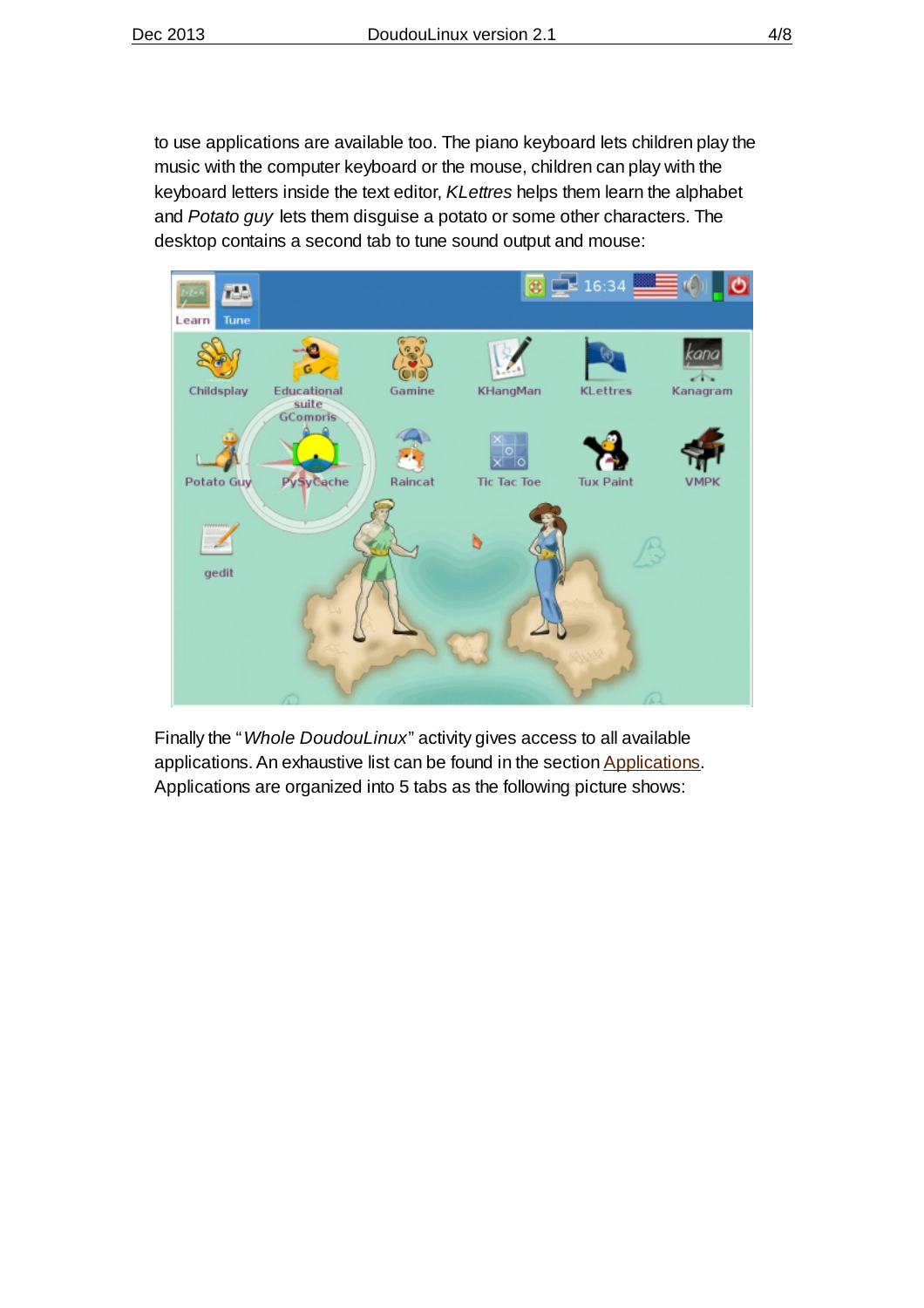

Some tabs group their applications by types in order to not fill the interface with icons. This is the case for the "*Play* " tab shown on the picture above. It contains application groups only. Clicking on an application group icon shows its contents. The location of the application group is then displayed below the tab titles and a button "*Go back…*" is added in order to get out of the group.

#### **[Additional](#page-2-6) activities**

<span id="page-6-0"></span>DoudouLinux is shipping more activities than shown by default on the activities menu. There are two additional advanced activities, kids and junior DoudouLinux, intended for use in schools; plus a special additional activity which just allows to set the sound volume when no advanced activity is shown on the menu. They are hidden to avoid confusing children with similar activities. You can change the [activities](http://www.doudoulinux.org/spip/english/documentation-7/article/english/documentation-7/configuration-14/article/the-activities-menu) menu thanks to a dedicated tool from the activity "Whole DoudouLinux".

Activities kids and junior are similar to the "Mini DoudouLinux" activity but with a reduced set of applications:

Kids DoudouLinux  $\rightarrow$  is intended for small children in nursery school Junior DoudouLinux  $\rightarrow$  is intended for older children in the first levels of primary schools

These activities were designed in collaboration with pedagogy specialists from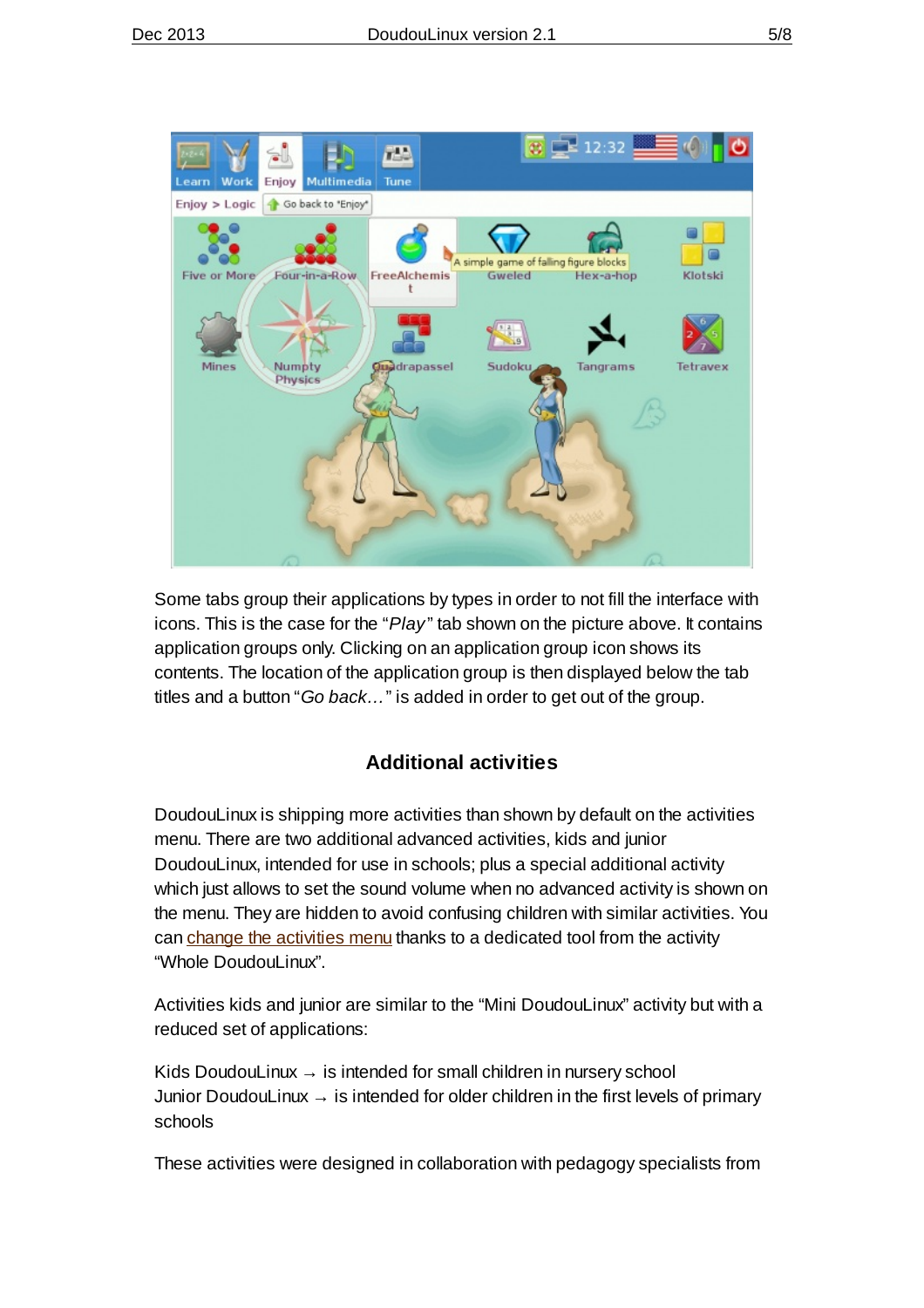the Tomsk State Pedagogical University in Russia. Note that depending on countries, this classification may not match the children's skill with the mentioned levels.

### **[Computer](#page-2-7) shutdown**

<span id="page-7-0"></span>The simplest way is also the most natural way: push the *on/off* computer switch! This is the recommended way for small children who do not use the most advanced activities yet. Shutdown is then triggered **without asking for confirmation** [\[2\]](http://www.doudoulinux.org/spip/english/documentation-7/article/quick-start#nb2). Obviously older children who use more advanced activities will be taught to use the "*Quit*" icon from the panel of these activities:



This action displays a small interface. You can then choose between shutting down, restarting or closing the session (the activity) to start another one:

| ெ                               |  |  |
|---------------------------------|--|--|
| Quit activity?                  |  |  |
| Shutdown computer               |  |  |
| <b>SD</b> Reboot computer       |  |  |
| $\mathbf{A}$ Change of activity |  |  |
| <b>X</b> Cancel                 |  |  |

The shutdown and reboot commands are also available from the menu of activities with large buttons on the right of the screen. A confirmation dialog box is displayed after pressing them.